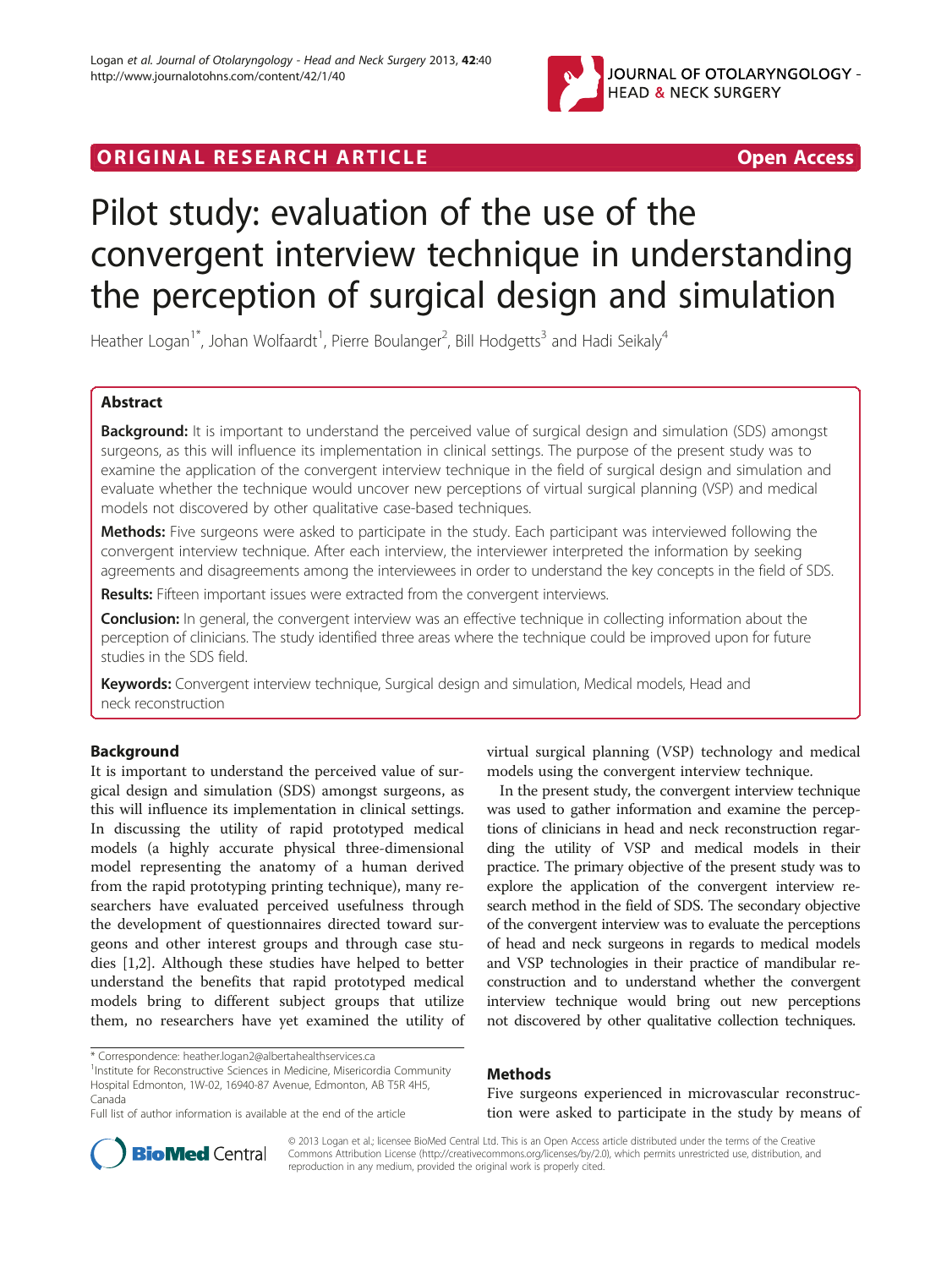purposive sampling. Purposive sampling was used due to the limited number of head and neck surgeons in Edmonton, Alberta as well as the limitations of the scope of the project. The optimal sampling size was data-driven rather than predetermined [[3\]](#page-5-0). The optimal sample size is determined when stability is reached, which occurs when agreement among all interviewees is achieved and disagreement between them is explained on all the issues raised [[3\]](#page-5-0).

The interviewer gained prior knowledge of the research topic of interest by doing some initial reading, brainstorming and mind-mapping (Figure 1). By gaining prior knowledge, the researcher was able to develop an appropriate opening question; the researcher gained confidence before conducting the initial interview and was able to establish rapport and maintain interview dynamics with the respondents [\[3](#page-5-0)-[5\]](#page-6-0).

The following steps outline the planning and management issues of the convergent interviewing technique based mainly on the steps recommended by Dick (1990) and by Rao and Perry (2003). The first step was to establish initial contact with potential participants. After being given an overview of the research and the purpose of the interview, the respondents were asked to participate in the interview. After agreement, the venue and time were decided. All interviews were conducted face-to-face in the Medical Modeling Research Laboratory (MMRL) of the Institute for Reconstructive Sciences in Medicine (iRSM) at the Misericordia Community Hospital in Edmonton, Alberta, Canada.

Each interview began with the researcher introducing the project and clarifying issues of confidentiality before the interview. The interviewee was asked for permission to record the interview using a digital audio recorder. The researcher then asked an opening question which was framed to encourage the interviewee to reveal their attitudes about the topic of interest without implying constraints on the nature of the response. The opening question was also intended to encourage the respondent to discuss their own experiences in a way that is meaningful to them [[6](#page-6-0)]. The opening question used was: "I'm interested in learning about the perceived utility of medical modeling and computer-assisted planning software. Tell me what you think of these two tools in your practice." This opening question allowed the respondents to open up and talk about their opinions. Probe questions were used

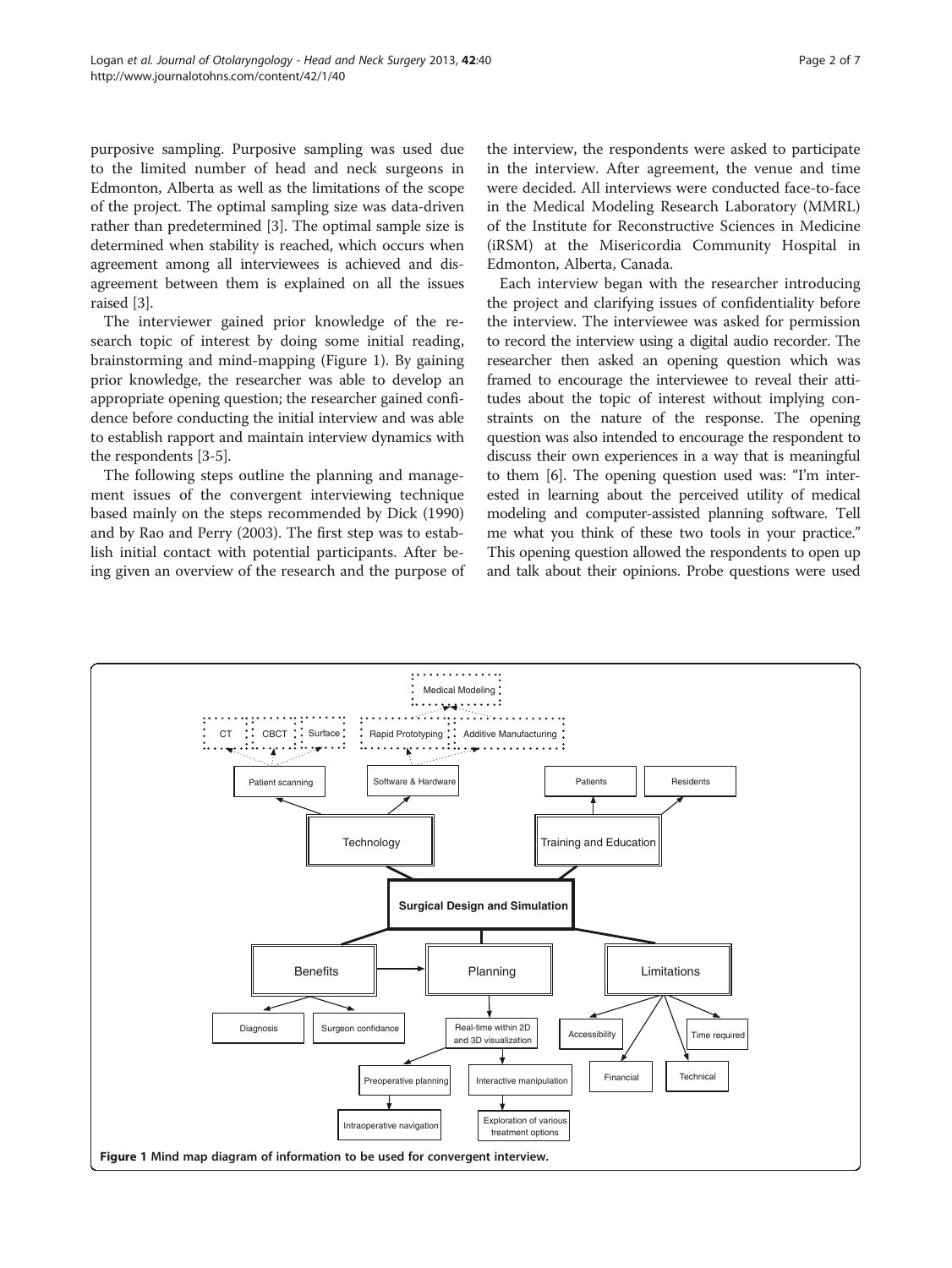to help keep interviewees talking and the interview focused. Probe questions were developed before each interview but only after the first one, based on the preceding interview. A list of the probe questions were:

- 1. "Can you give me an example of this?"
- 2. "Can you elaborate a little?"
- 3. "What exactly did you mean by…?"
- 4. "Is that all? Is there anything you missed out?"
- 5. "How does that compare with what you said before?"
- 6. "What are the pros and cons of this situation?"
- 7. "And how did you feel about that?"
- 8. "Why do you think this is the case?"
- 9. "What would have to change in order for…?"
- 10." How was… different from…?"
- 11."What sort of an impact do you think…?"
- 12."What criteria did you use to…?"
- 13."How did you decide/determine/conclude…?"

14."What is the connection between…and…?"

15."How might your assumptions about…have influenced how you are thinking about…?"

As the interview neared completion, the interviewer invited the respondent to review key points from what was discussed. The researcher asked questions such as, "of all the issues you have mentioned what are the most and least important issues?" and "Could you please prioritize them in order of importance?". When the interviewee could no longer add further information, the interviewer summarized the interview to confirm the responses. The interviewer then reviewed what would happen to the information.

All interviews were recorded using a digital recording software program as suggested by Riege et al. [[3\]](#page-5-0). Recording was done in order to increase the accuracy of the data collection process, permitting the interviewer to be more attentive to the interviewee. Recording the interviews allowed the interviewer to replay the recordings, which helped the researcher interpret the data, identify important themes and correct and expand on the interview notes [\[3\]](#page-5-0).

Ethics approval was granted by the Health Research Ethics Board - Health Panel under reference number Pro00018582.

# Results

A total of five interviews were needed to reach stability between the interviews. Each interview lasted between 30 minutes to 60 minutes. A total of 3 hours of interview time was conducted. Tables [1, 2](#page-3-0), [3](#page-4-0) and [4](#page-4-0) outline the important issues that were extracted for the convergent interviews.

The group of respondents who participated varied in their experience level, in their experiences of their

personal practice and in their training, and these factors added variety in the responses and opinions observed.

Based on the interview results, issues 1, 3, 6, 7, 9, 10, 12, 13, 14 and 15 all had 100% agreement among the participants (Tables [2](#page-3-0) and [3\)](#page-4-0). Disagreement was found on issues 2 and 8.

# Disagreement on issue 2: helps with teaching and learning for students and patients

The participant disagreed with the idea of using medical models and virtual surgical planning to teach students. The participant said that, "Students need to learn more about the art of surgery. If they are trained with the technology, they may not be able to perform reconstruction without the tools."

# Disagreement on issue 8: initial cost of the setup of the technology is a disadvantage but can be outweighed by the long-term benefits

The participant said: "What is the answer? We don't know that. In theory you would hope that the operative time is less so there would be less cost [and] that the potential complications down the road would be less so there is a savings there versus the upfront costs of the models and the time required for the people to create them."

With issues 4, 5, 8 and 11, one participant was either not familiar with the issue or did not mention the issue throughout the interview. Issue 2 had two such participants. Of the fifteen important issues extracted from interviews, eight were categorized as an advantage of the utility of medical modeling and computer-assisted planning software, while six were categorized as a disadvantage and one was categorized as neutral.

## **Discussion**

# Interpretation of the outcomes

The purpose of the present study was to examine the application of the convergent interview technique in the field of SDS and evaluate whether the technique would bring out new perceptions of virtual surgical planning and medical models not discovered by other qualitative collection techniques. The interviews followed the convergent interview protocol as planned by the researcher. The discussions remained focused and allowed the interviewees to talk about their personal opinions. The interviews also allowed the interviewees to talk about some personal experiences, which was an important feature of the technique, although it did not occur as much as anticipated.

The interviewer recognized that many of the initial points that were discussed by the interviewees were general observations on the technology that are often repeated in the literature. The interviewer often had to probe the interviewee with questions that pushed the interviewees to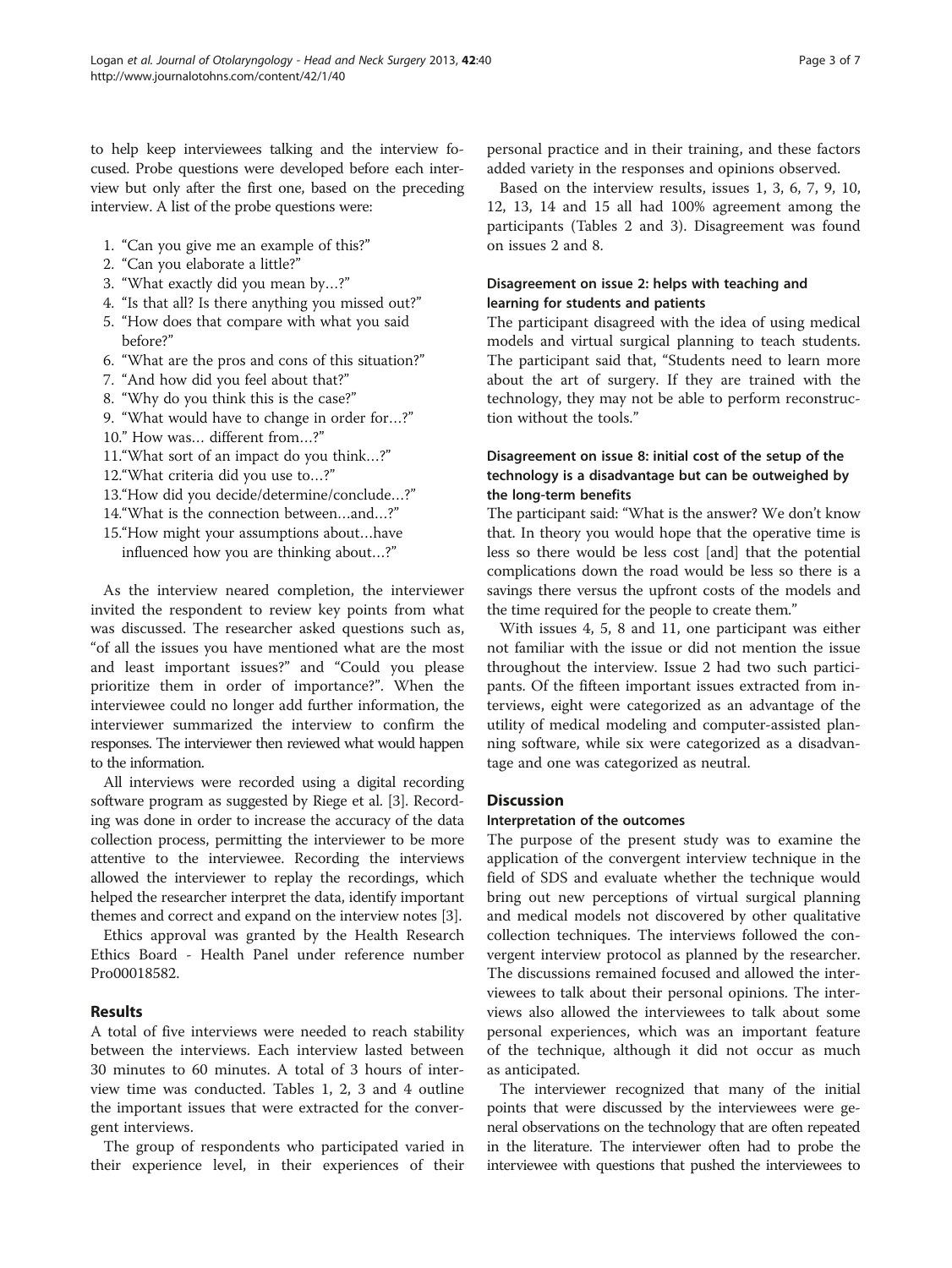<span id="page-3-0"></span>talk about their personal opinions and experiences rather than general issues that they had probably read of or heard about but had not experienced themselves.

One of the significant findings from each interview was that every surgeon reported that they had little or no experience using the surgical planning software, which is a significant part of the SDS process. Using the software or participating in the digital simulation of the planning gives the clinician an understanding of the anatomy of the patient in three dimensions (3D) and an opportunity to explore surgical options. Of the five interviewees, two had never seen or used the surgical planning software, two had only observed it being used and one had used it in a workshop setting. After close inspection of all of the interviews, after completion of the convergent interview process, the researcher observed that many of the statements made by the interviewees were likely not their personal opinions based on personal experience, but appeared to have been based on issues reported in the literature. Table [4](#page-4-0) outlines the issues discussed in the interviews and links them to the issues raised in the literature. Of the fifteen issues raised, only three issues did not appear to be outlined in the literature. The issues were; (1) surgical design and simulation is not included in resident training; (2) there is cultural resistance to the surgical design and simulation technology and; (3) the field of surgical design and simulation is a work in progress.

As a consistent user of 3D software, it was difficult for the interviewer to understand how the interviewees could have responded as they did without having physically used and experienced the surgical planning process using the

Table 2 Agreements & disagreements on various issues raised by the respondents

| Participant             | A          | B          | c | D | E           |
|-------------------------|------------|------------|---|---|-------------|
| Issue                   |            |            |   |   |             |
| 1                       | Y          | Y          | Y | Y | Y           |
| $\overline{\mathbf{2}}$ | $\bigcirc$ | $\bigcirc$ | Υ | Χ | Υ           |
| 3                       | Y          | Υ          | Υ | Y | Υ           |
| 4                       | Y          | Y          | Y | Υ | $\bigcirc$  |
| 5                       | $\bigcirc$ | Υ          | Υ | Y | Υ           |
| 6                       | Y          | Υ          | Υ | Y | Υ           |
| 7                       | Y          | Υ          | Υ | Y | Υ           |
| 8                       | $\bigcirc$ | Υ          | Υ | Y | $\mathsf X$ |
| 9                       | Y          | Υ          | Υ | Y | Υ           |
| $10\,$                  | Y          | Υ          | Υ | Y | Υ           |
| 11                      | $\circ$    | Υ          | Υ | Υ | Υ           |
| 12                      | Y          | Υ          | Υ | Y | Υ           |
| 13                      | Υ          | Υ          | Υ | Y | Y           |
| 14                      | Υ          | Υ          | Υ | Y | Υ           |
| 15                      | Υ          | Υ          | Y | Y | Υ           |

Key:  $Y =$  Agreements.

X = Disagreements.

0 = Not familiar with issue so neither agreement or disagreement.

software. Although not all issues extracted for the interview are related to personal experience, many are associated. This finding would have been very useful in guiding the interviews after the first one, but was not realized until completion of the process.

# Table 1 Important issues extracted from the interviews about the utility of medical modeling and computer-assisted planning software

- 1. Useful tool in planning and exploring other options.
- 2. Helps with teaching and learning for students and patients.
- 3. Accuracy, efficiency, quality are all potential advantages.
- 4. Potential for improved functional outcome: planning for dental implants, dental rehabilitation, better occlusion, less TMJ dysfunction and improved mandibular strength and cosmetic outcome.
- 5. Potential for reducing operating room time.
- 6. Communication between team members can be facilitated by the technology.
- 7. Increase in surgeon confidence.
- 8. Initial cost of the setup of the technology is a disadvantage but can be outweighed by the longterm benefits.
- 9. Accessibility and availability of the resource is a disadvantage.
- 10. Time constraint is a disadvantage. This includes time to learn the technology, collaborate and plan each case and turnaround and production time between initial case planning and scheduled surgery.
- 11. There is minimal quantitative research available to prove the accuracy, benefits and functional outcome of the patients when digital surgical design and simulation is used. There is also a need for a cost benefit analysis.
- 12. Surgical design and simulation can bring more of a team approach.
- 13. Surgical design and simulation is not included in medical student training.
- 14. There is cultural resistance to the surgical design and simulation technology.
- 15. The field of surgical design and simulation is a work in progress.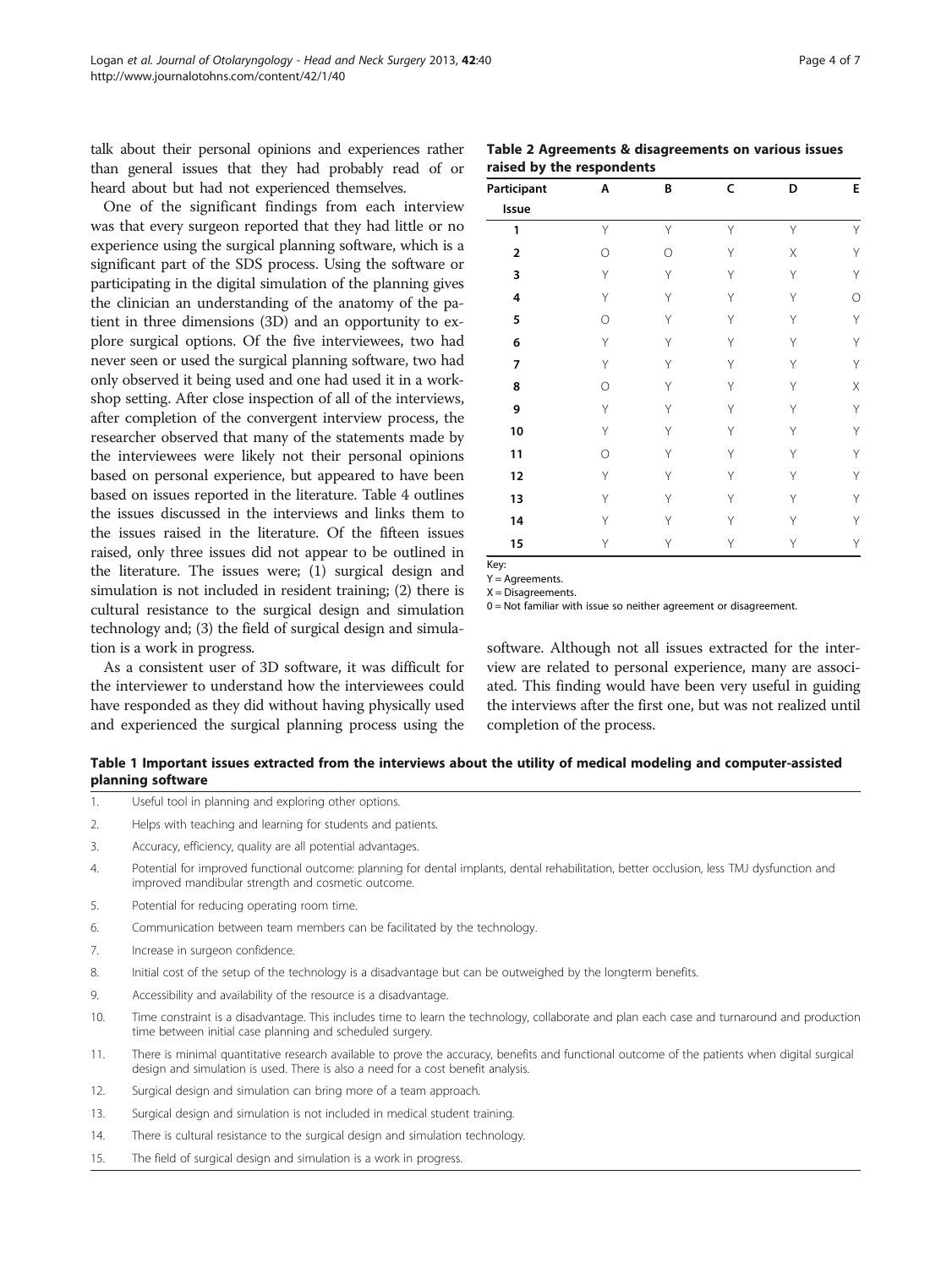## <span id="page-4-0"></span>Table 3 Overview of the respondent's "Agreements", "Disagreements", and "not familiar issues or not mentioned"

|       |     | Agreements (%) Disagreements (%) | Not familiar issues or<br>Not mentioned (%) |
|-------|-----|----------------------------------|---------------------------------------------|
| Issue |     |                                  |                                             |
| 1     | 100 |                                  |                                             |
| 2     | 40  | 20                               | 40                                          |
| 3     | 100 |                                  |                                             |
| 4     | 80  |                                  | 20                                          |
| 5     | 80  |                                  | 20                                          |
| 6     | 100 |                                  |                                             |
| 7     | 100 |                                  |                                             |
| 8     | 60  | 20                               | 20                                          |
| 9     | 100 |                                  |                                             |
| 10    | 100 |                                  |                                             |
| 11    | 80  |                                  | 20                                          |
| 12    | 100 |                                  |                                             |
| 13    | 100 |                                  |                                             |
| 14    | 100 |                                  |                                             |
| 15    | 100 |                                  |                                             |

A possible explanation for this trend in the interviews is related to the fact that all participants were from Edmonton, Alberta, Canada, where the technology is more accessible than many other locales and knowledge about the technology is more accessible because of the MMRL at iRSM. The participants are also all from the same field of work and are closely associated as clinicians. The surgeons attitudes and perceptions of the technology may have been influenced by each others' associations; that is, through social learning. This interpretation of the researcher is based on the balance theory, which holds that humans organize their attitudes in a symmetrical way [\[7](#page-6-0)]. This theory is associated with the idea that humans turn to others to obtain consensual validation of their views [\[7\]](#page-6-0).

## Conclusion

The first objective of the present study was to explore the application of the convergent interview research method in the field of VSP and medical models in mandibular reconstruction. In general, the convergent interview was an effective technique in collecting information about the perception of clinicians. There were three areas of the technique that need to be improved upon for future studies in this field. The first is an improved opening question to direct and guide the participants to discuss their personal experiences. The second is to broaden the selection of the participants. The third is to have at least a pair of

Table 4 Issues discussed in the interviews and issues raised in the literature

|                | Issue                                                                                                                                                                                                                                | Reported by the interviewee | Reported in the literature |
|----------------|--------------------------------------------------------------------------------------------------------------------------------------------------------------------------------------------------------------------------------------|-----------------------------|----------------------------|
| 1              | Useful tool in planning and exploring other options.                                                                                                                                                                                 |                             | (8,9)                      |
| $\overline{2}$ | Helps with teaching and learning for students and patients.                                                                                                                                                                          |                             | (8,10)                     |
| 3              | Accuracy, efficiency, quality are all potential advantages.                                                                                                                                                                          |                             | $(11, 12, 12 - 14)$        |
| 4              | Potential for improved functional outcome: planning for dental implants,<br>dental rehabilitation, better occlusion, less TMJ dysfunction and improved<br>mandibular strength and cosmetic outcome.                                  |                             | (14, 15)                   |
| 5              | Potential for reducing Operating Room time.                                                                                                                                                                                          |                             | (16, 17)                   |
| 6              | Communication between team members can be facilitated by the technology.                                                                                                                                                             |                             | (9)                        |
| 7              | Increase in surgeon confidence.                                                                                                                                                                                                      |                             | (17)                       |
| 8              | Initial cost of the setup of the technology is a disadvantage but can be<br>outweighed by the longterm benefits.                                                                                                                     |                             | (18)(19)                   |
| 9              | Accessibility and availability of the resource is a disadvantage.                                                                                                                                                                    |                             | (17)                       |
| 10             | Time constraint is a disadvantage which includes time to learn the technology,<br>collaborate and plan each case and turnaround and production time between<br>initial case planning and scheduled surgery.                          | ℐ                           | (18)                       |
| 11             | There is minimal quantitative research available to prove the accuracy, benefits<br>and functional outcome of the patients when digital surgical design and<br>simulation is used. There is also a need for a cost-benefit analysis. |                             | (20)                       |
| 12             | Surgical design and simulation can bring more of a team approach.                                                                                                                                                                    |                             | (17)                       |
| 13             | Surgical design and simulation is not included in medical student training.                                                                                                                                                          |                             |                            |
| 14             | There is cultural resistance to the surgical design and simulation technology.                                                                                                                                                       |                             |                            |
| 15             | The field of surgical design and simulation is a work in progress.                                                                                                                                                                   |                             |                            |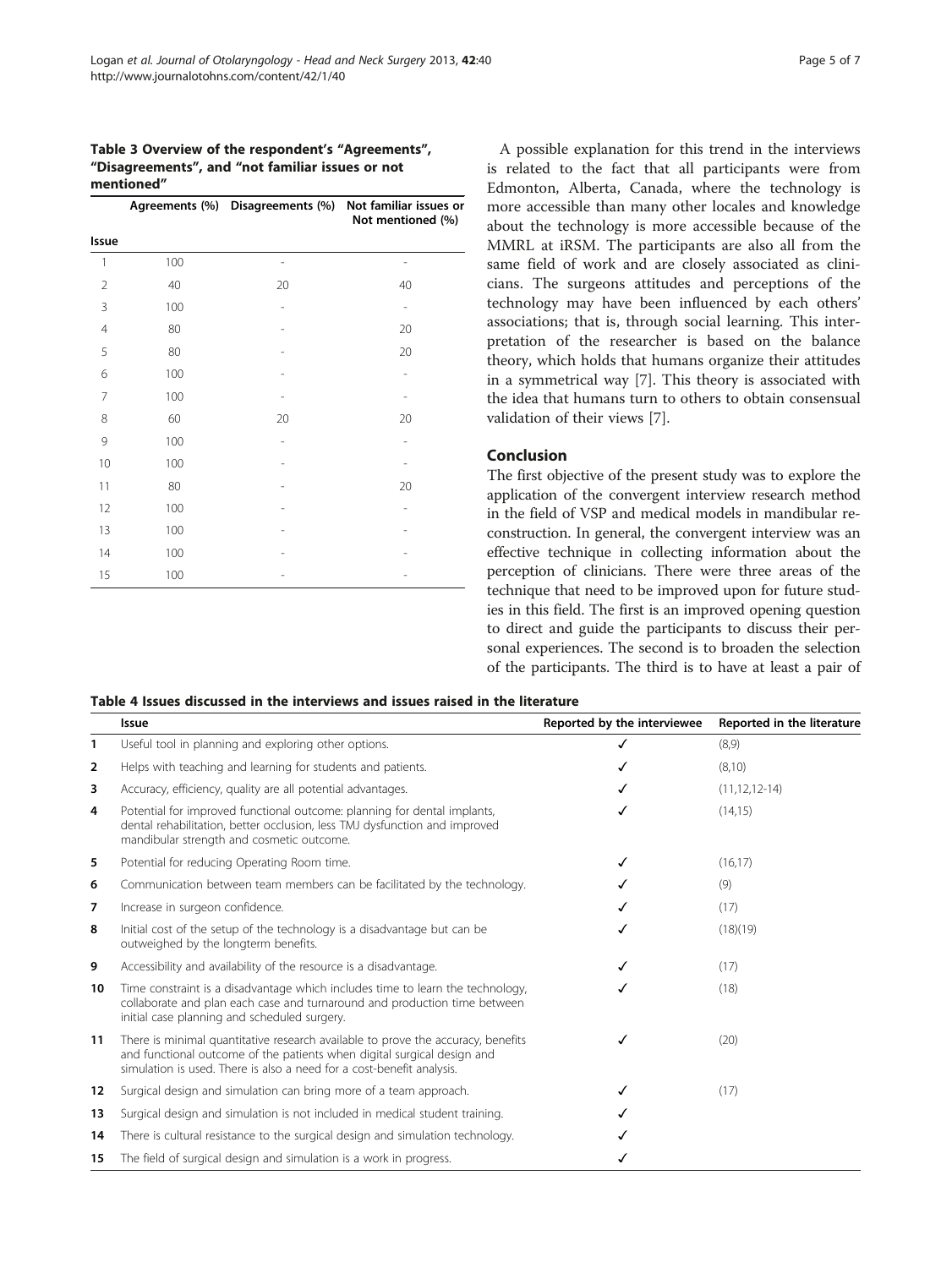<span id="page-5-0"></span>interviewers. Having a pair of interviewers, in addition to using a recording device, would decrease the bias of the interviewer and increase feedback on the interpretation of data. These alterations to the key elements of the technique will improve the discussions and the value of the responses of the interviewees.

The second objective was to explore whether the convergent interview technique would bring out new perceptions not discovered by other qualitative collection techniques. The results of the interview revealed three new perceptions about SDS which is minimally discussed in the practice of head and neck surgery. The convergent interview revealed that: (1) SDS is not included in resident training; (2) there is a cultural resistance to the SDS technology; and (3) the field of surgical design and simulation is a work in progress.

## Abbreviations

(VSP): Virtual surgical planning; (SDS): Surgical design and simulation; (3D): Three dimensions; (MMRL): Medical modeling research laboratory; (iRSM): Institute for reconstructive sciences in medicine.

#### Competing interests

The authors declare that they have no competing interests.

#### Authors' contributions

HL, JW, HS, BH and PB all conceived the study, participated in its design and coordination and drafted the manuscript. The present study was one of three studies done to complete a thesis for a Master of Science in Rehabilitation Science focusing in Surgical Design and Simulation (SDS). JW, HS, BH and PB all participated as supervisory committee members for the MSc of HL. All authors read and approved the final manuscript.

#### Authors' information

#### Heather Logan (HL) - MSc, BDes

HL is a Surgical Design Simulationist at the Institute for Reconstructive Sciences in Medicine (iRSM). She completed her Master of Science in Rehabilitation Science with a focus in Surgical Design and Simulation in 2011 at the University of Alberta. HL divides her time between clinical work in facial prosthetics, surgical design and simulation and research. Her research involves developing and refining surgical design methods and developing digital processes for facial prosthetic fabrication.

Dr. Johan Wolfaardt - BDS, MDent (Prosthodontics), PhD

JW is a Director of the Institute of Reconstructive Sciences in Medicine (iRSM) and is appointed as a Full Professor in the Faculty of Medicine and Dentistry, University of Alberta, Canada. His clinical and research interests are in the area of maxillofacial prosthetics with particular emphasis in the area of head and neck reconstruction, osseointegration and treatment outcomes. JW has led the development of the research program at COMPRU. His research interests involve treatment outcomes, digital technologies in head and neck reconstruction and biomechanics of osseointegrated implants. JW has published over 80 papers in refereed journals and contributed to a variety of texts. He has lectured both nationally and internationally on maxillofacial prosthetics, osseointegration in head and neck reconstruction, challenges of introduction of advanced digital technology, knowledge work, teamwork and quality management. JW is elected to the Boards of the International Society of Maxillofacial Rehabilitation, the American Academy of Maxillofacial Prosthetics and the International College of Prosthodontists. Dr. Hadi Seikaly - MD, FRCSC

HS is a Professor of Surgery in the Department of Surgery (University of Alberta), Director of the Division of Otolaryngology Head and Neck Surgery, and the Zone Section Head for Otolaryngology Head and Neck Surgery. In addition, he is presently the president of the University Hospital Medical Staff Society, serves on several local, national, and international administrative committees and is on the Executive Council of the Canadian Society of Otolaryngology. HS graduated from the University of Toronto medical school and completed his residency training at the University of Alberta in Otolaryngology Head and Neck Surgery. He then obtained fellowship

training at the University of Texas Medical Branch in advanced head & neck oncology, microvascular reconstruction and facial cosmetic surgery. Dr. Seikaly returned to the University of Alberta as an attending in the division of Otolaryngology, department of surgery in 1996 where he has been active in teaching, patient care, and research.

HS continues to have a large practice dedicated to head, neck and skull base oncology and reconstruction. His research interests include functional surgical and reconstructive outcomes, microvascular head and neck reconstruction, submandibular gland transfer and medical modeling as it applies to the head and neck region.

He has published more than 50 papers in peer reviewed journals and numerous chapters.

## Dr. Pierre Boulanger – Ph.D., P.Eng

PB worked for 18 years at the National Research Council of Canada as a senior research officer where his primary research interests were in 3D computer vision, rapid product development, and virtualized reality systems. He now holds a double appointment as a professor at the University of Alberta in the Department of Computing Science and in the Department of Radiology and Diagnostic Imaging (Faculty of Medicine). PB is the Director of the Advanced Man Machine Interface Laboratory as well as the scientific director of the Alberta Radiological Visualization Center. His main research topics and teachings are on virtualized reality systems and medical imaging. He is also a Principal Investigator for Stereo IPTV at TRLabs. PB has published more than 260 scientific papers in various journals and conferences. PB is on the editorial board of two major academic journals as well as on many international committees and frequently gives lectures on rapid product development and virtualized reality. On the commercial side, PB is the President of PROTEUS Consulting Inc., an Alberta-based consulting firm specialized in Virtual Reality Applications. Dr. Bill Hodgetts – Ph.D.

BH obtained his B.A. in Psychology and his M.Sc. in Audiology at the University of Western Ontario. He received his Ph.D. in Rehabilitation Sciences at the University of Alberta. BH is an Associate Professor in the Department of Speech Pathology and Audiology at the University of Alberta where he teaches in the areas of hearing science/audiology and research methods and statistics. He has a joint appointment with the Institute for Reconstructive Sciences in Medicine (iRSM), where he is program director of Bone Conduction Amplification. BH's research involves developing and refining the selection, verification, and validation of fitting procedures for BAHA (bone anchored hearing aid). He also has a research interest in bone anchored hearing aids and noise exposure from MP3 Players.

#### Acknowledgements

I wish to acknowledge the Covenant Health Research Centre Advisory Committee for the funding to support this research project. I am especially grateful to the Institute for Reconstructive Sciences in Medicine at the Misericordia Community Hospital, Edmonton, AB for their financial support.

#### Author details

<sup>1</sup>Institute for Reconstructive Sciences in Medicine, Misericordia Community Hospital Edmonton, 1W-02, 16940-87 Avenue, Edmonton, AB T5R 4H5, Canada. <sup>2</sup>Department of Computing Science, University of Alberta, Athabasca Hall, Room 411, Edmonton, AB T6G 2E8, Canada. <sup>3</sup>Speech Pathology and Audiology, 2–16, Corbett Hall Edmonton, University of Alberta, 116 St. and 85 Ave, Edmonton, AB T6G 2G4, Canada. <sup>4</sup>Department of Otolaryngology, Head & Neck Surgery, 8440 - 112th Street, 1E4.34 WMC, Edmonton, AB T6G 2B7, Canada.

### Received: 10 January 2013 Accepted: 11 June 2013 Published: 19 June 2013

#### References

- 1. Bak M, Jacobson AS, Buchbinder D, Urken ML: Contemporary reconstruction of the mandible. Oral Oncol 2010, 46(2):71–76.
- 2. Sinn DP, Cillo JE Jr, Miles BA: Stereolithography for craniofacial surgery. J Craniofac Surg 2006, 17(5):869–875.
- 3. Riege AM, Nair G: The diversity of convergent interviewing: applications for early researchers and postgraduate students. Mark Rev 2004 Spring 2004, 4(1):73–85.